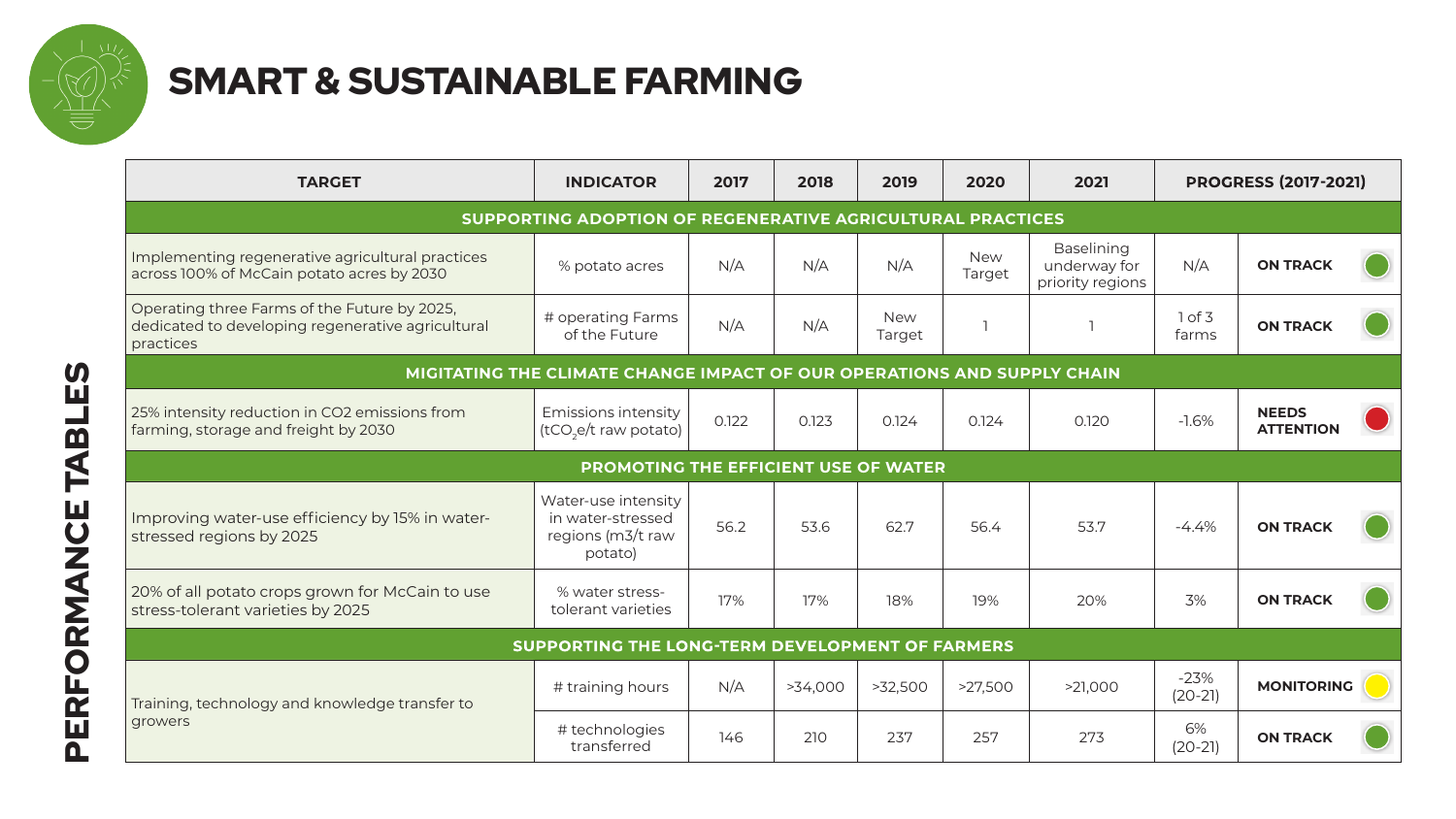

## RESOURCE-EFFICIENT OPERATIONS

| <b>TARGET</b>                                                                   | <b>INDICATOR</b>                                                           | 2017      | 2018      | 2019      | 2020      | 2021      | <b>PROGRESS (2017-2021)</b> |                                  |  |  |
|---------------------------------------------------------------------------------|----------------------------------------------------------------------------|-----------|-----------|-----------|-----------|-----------|-----------------------------|----------------------------------|--|--|
| SUPPORTING ADOPTION OF REGENERATIVE AGRICULTURAL PRACTICES                      |                                                                            |           |           |           |           |           |                             |                                  |  |  |
| 50% reduction in CO2 emissions by 2030, 25%<br>reduction by 2025 (Scope 1 & 2)  | Absolute direct<br>emissions (tCO <sub>2</sub> e)                          | 1,434,213 | 1,440,880 | 1,427,174 | 1,349,644 | 1,302,943 | $-9%$                       | <b>ON TRACK</b>                  |  |  |
| Ceasing coal use by 2025                                                        | % non-electrical<br>energy from coal                                       | 8.3%      | 8.7%      | 7.9%      | 7.8%      | 5.7%      | $-2.6%$                     | <b>ON TRACK</b>                  |  |  |
| 100% renewable electricity in French fry and appetizer<br>plants by 2030        | % electricity from<br>renewable sources                                    | $~1\%$    | $~1\%$    | 1.2%      | 3.7%      | 14.6%     | 13.6%                       | <b>ON TRACK</b>                  |  |  |
| 60% intensity reduction in CO2 emissions by 2030<br>(Scope 1&2)                 | Emissions intensity<br>(tCO <sub>3</sub> e/t finished<br>product)          | 0.333     | 0.324     | 0.321     | 0.319     | 0.299     | $-10%$                      | <b>ON TRACK</b>                  |  |  |
| 30% intensity reduction in CO2 emissions by 2030<br>(Scope 3)                   | Indirect emissions<br>intensity (tCO <sub>2</sub> e/t<br>finished product) | 0.734     | 0.743     | 0.747     | 0.739     | 0.729     | $-1%$                       | <b>NEEDS</b><br><b>ATTENTION</b> |  |  |
|                                                                                 | PROMOTING THE EFFICIENT USE OF WATER                                       |           |           |           |           |           |                             |                                  |  |  |
| 15% improvement in water-use efficiency at 7<br>priority plants by 2025         | Water-use intensity<br>$(m3/t)$ finished<br>product)                       | 7.9       | 8.3       | 8.2       | 7.6       | 7.1       | $-10%$                      | <b>ON TRACK</b>                  |  |  |
|                                                                                 | <b>STRIVING TOWARD ZERO WASTE</b>                                          |           |           |           |           |           |                             |                                  |  |  |
| Zero waste to landfill by 2025                                                  | Waste to landfill (%)                                                      | 2.3%      | 2.8%      | 1.5%      | 1.2%      | 2.0%      | $-0.3%$                     | <b>MONITORING</b>                |  |  |
| 50% reduction in food waste intensity across<br>McCain Foods operations by 2030 | Food loss and<br>waste intensity (t/t<br>finished product)                 | N/A       | N/A       | N/A       | 0.129     | 0.133     | 3.4%                        | <b>NEW TARGET</b>                |  |  |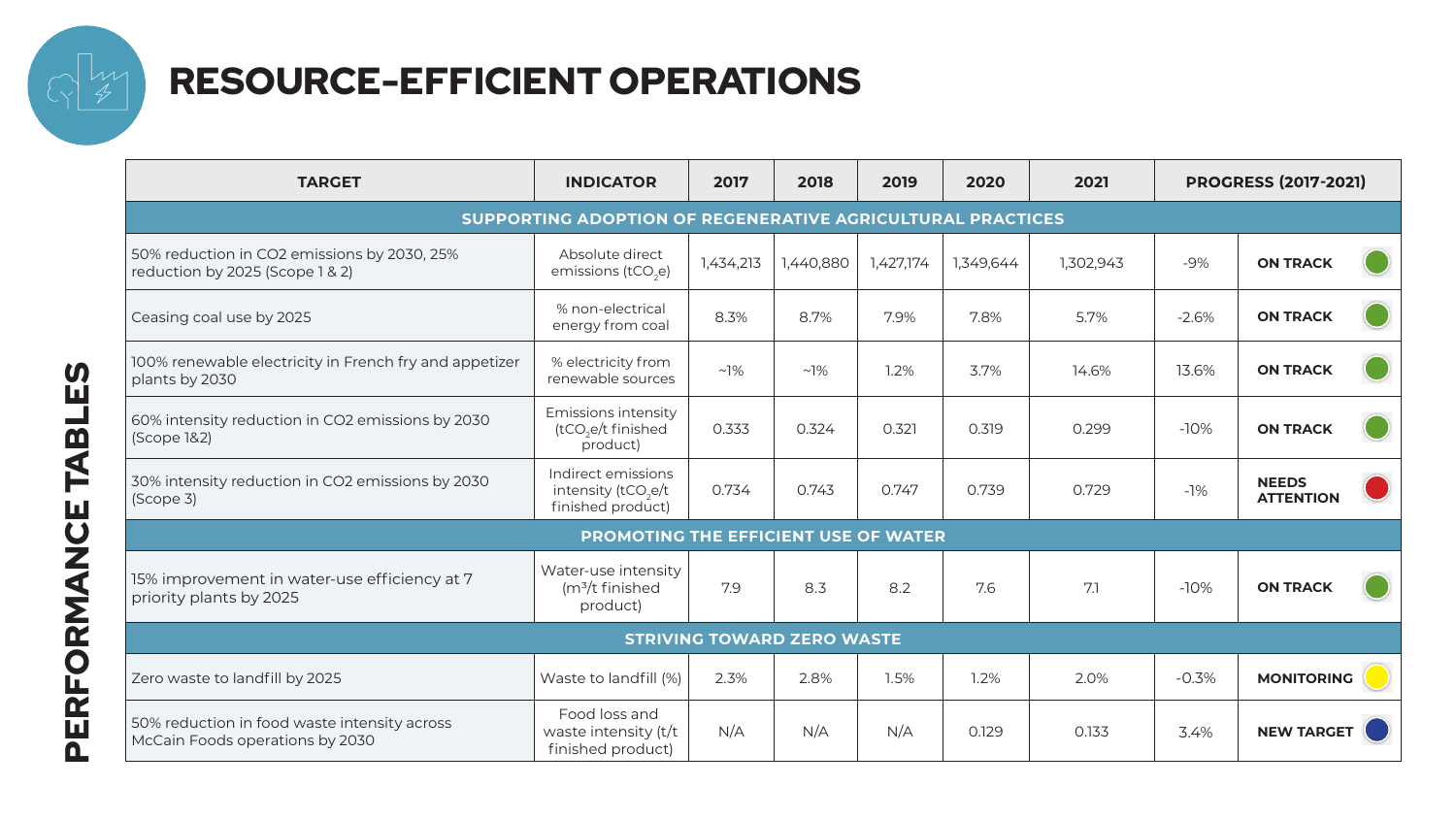

## RESOURCE-EFFICIENT OPERATIONS CONTINUED

| <b>TARGET</b>                                            | <b>INDICATOR</b>    | 2017 | 2018 | 2019 | 2020 | 2021 | <b>PROGRESS (2017-2021)</b> |                 |
|----------------------------------------------------------|---------------------|------|------|------|------|------|-----------------------------|-----------------|
| <b>PROMOTING THE EFFICIENT USE OF WATER.</b>             |                     |      |      |      |      |      |                             |                 |
| 100% plastic packaging technically recyclable by<br>2025 | % plastic materials | 86%  | 86%  | 86%  | 86%  | 89%  | 89%                         | <b>ON TRACK</b> |
| 100% paper packaging technically recyclable by 2025      | % paper materials   | 98%  | 98%  | 98%  | 98%  | 98%  | 98%                         | <b>ON TRACK</b> |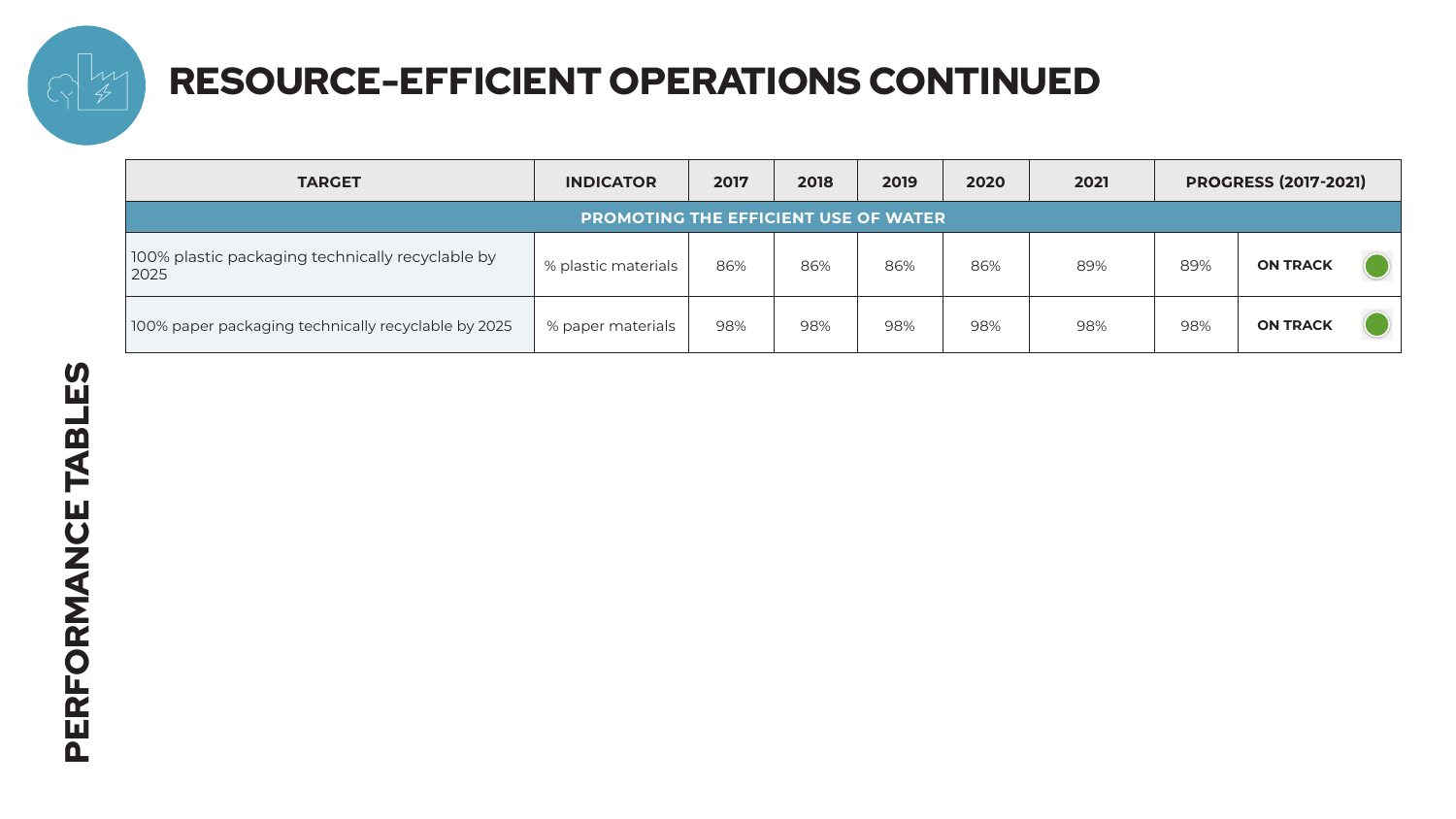

| <b>TARGET</b>                                                                                                       | <b>INDICATOR</b>                                             | 2017 | 2018                    | 2019    | 2020    | 2021    | <b>PROGRESS (2017-2021)</b> |                                  |  |
|---------------------------------------------------------------------------------------------------------------------|--------------------------------------------------------------|------|-------------------------|---------|---------|---------|-----------------------------|----------------------------------|--|
| <b>IMPROVING THE NUTRITIONAL PROFILE OF OUR PRODUCTS</b>                                                            |                                                              |      |                         |         |         |         |                             |                                  |  |
| 15% reduction in sodium (sales weighted average) in<br>our potato and appetizer products by 2025<br>(2018 baseline) | % change in sodium<br>SWA (mg/100g) in<br>potato products    | N/A  | Baseline<br>established | $+4.2%$ | $+4.6%$ | $+6%$   | $+6%$                       | <b>NEEDS</b><br><b>ATTENTION</b> |  |
|                                                                                                                     | % change in sodium<br>SWA (mg/100g) in<br>appetizer products | N/A  | Baseline<br>established | $+0.5%$ | $-0.6%$ | $-0.3%$ | <b>No</b><br>change         | <b>NEEDS</b><br><b>ATTENTION</b> |  |
| Removing palm oil from our frying operations for<br>McCain-branded products by 2025                                 | Palm oil % of total<br>oil usage                             | N/A  | 14%                     | 14%     | 14%     | 13%     | $-1%$                       | <b>ON TRACK</b>                  |  |